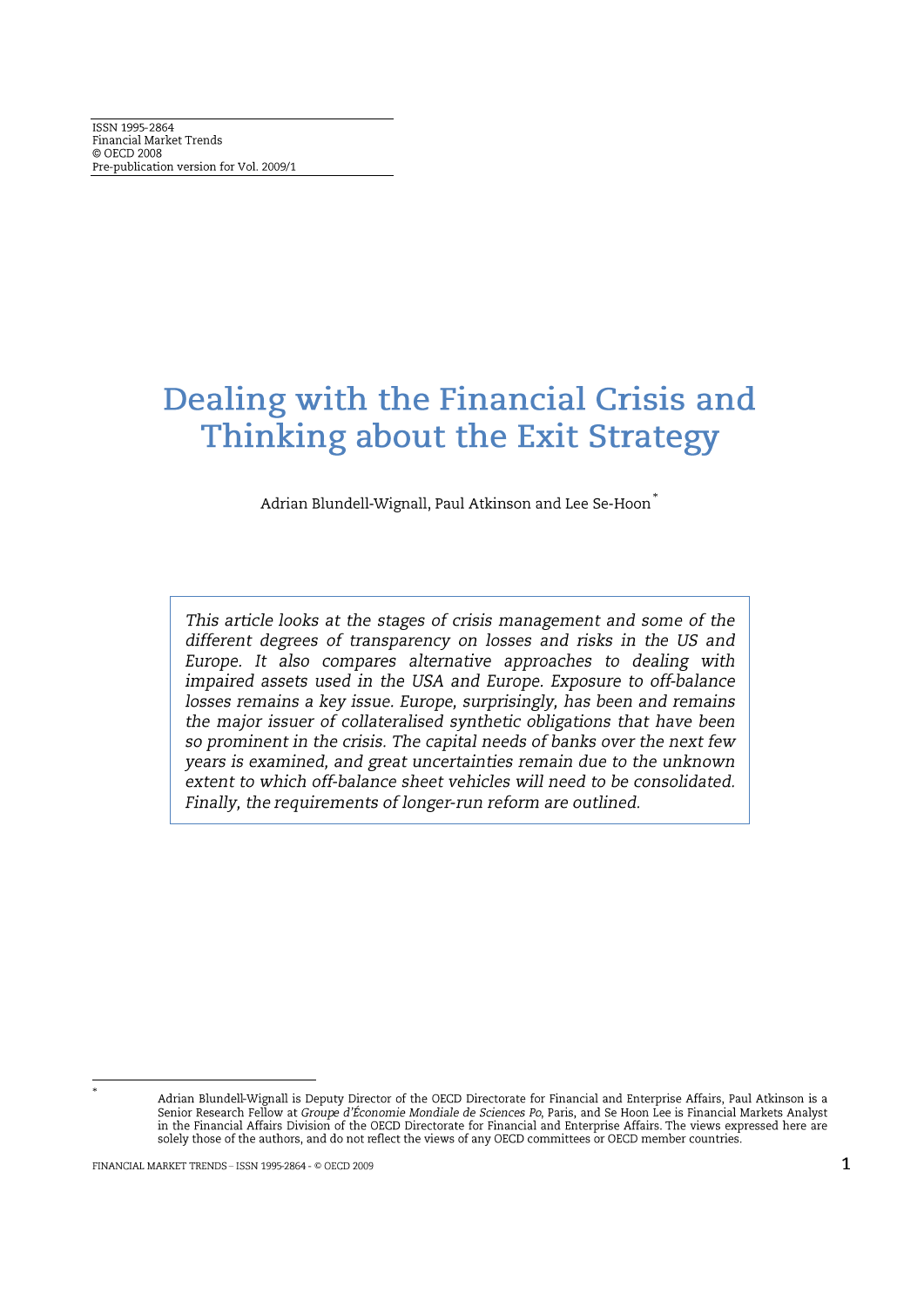#### **I. Overview: How to think about the problem**

*The global financial infrastructure is a big remaining issue*

*Principal agent problems are key on the micro side*

**Major crises always come out of distortions.** At the level of the global financial system, the basic problem has been the undervaluation of Asian (managed) exchange rates that have led to trade deficits for Western economies, forcing on them the choice either of macro accommodation or recession. The choice of easy money policies results in excess liquidity, asset bubbles and leverage.

**At the micro level regulatory, tax and structural distortions create principal-agent problems**. Principals are taxpayers, shareholders, bond holders and depositors. The agents are central banks, regulators/supervisors, treasury/tax /competition authorities and CEOs/Boards of companies (especially within banks). The agents together have failed the principals by creating incentives that lead to excess leverage, too little capital and the formation of systemically important companies. The mixing of equity and credit culture in this process, and the incentive to maximise private benefits through excessive risk taking while socialising much of the losses, has led to the biggest crisis since the Great Depression and a massive bill for global taxpayers.

This crisis was preceded by similar crises in the early 1980s and early 1990s, each one successively larger than its predecessor. But the lessons were not learned. In essence it is a solvency crisis, and that has led to liquidity problems and deleveraging that is bearing down on the economy.

*Crisis measures versus exit issues* **There are a number of phases in dealing with such a crisis.** Some of this follows the standard psychological paths, and this has certainly been a strong feature of the current crisis: shock and denial in the early stages (particularly by the agents such as banks and policy makers); guilt, as denial becomes less defensible; then anger and/or depression (particularly by investors and taxpayers). It is at this latter stage that crisis measures to minimise the impact on the real economy really gets under way. Proper reform, however, requires acceptance of past mistakes and hopes for a better future returning. Crisis measures need to be accompanied by genuine reform of the regulations and other incentive structures that caused the crisis. Finally, **exit strategies** from the emergency measures towards a sustainable long-term financial system. This latter phase will require some very careful thought about the issue of "exit back towards what?" It would be entirely inappropriate to exit to the principal-agent structure that led to the crisis in the first place.

*Denial and the risk of avoiding major reform* The countries involved most in the crisis remain at quite different stages. The US has been most transparent, both in its financial reporting and with its recent stress tests and policy measures. Others remain in aspects of denial about the crisis – perhaps with a view to keeping markets calm or because poor reporting standards make it hard to know how concerned one should be. While keeping markets calm always has some merit, there are costs, too, which come from trying to *minimise* the crisis and not get to the stage of genuine reform. Governments will always throw enough money at the problem as the economy is hit, and should succeed in generating a government-spending-tax-led period of positive growth. But this carries risks for the future, including that of a doubledip recession and/or another major financial crisis in the longer run.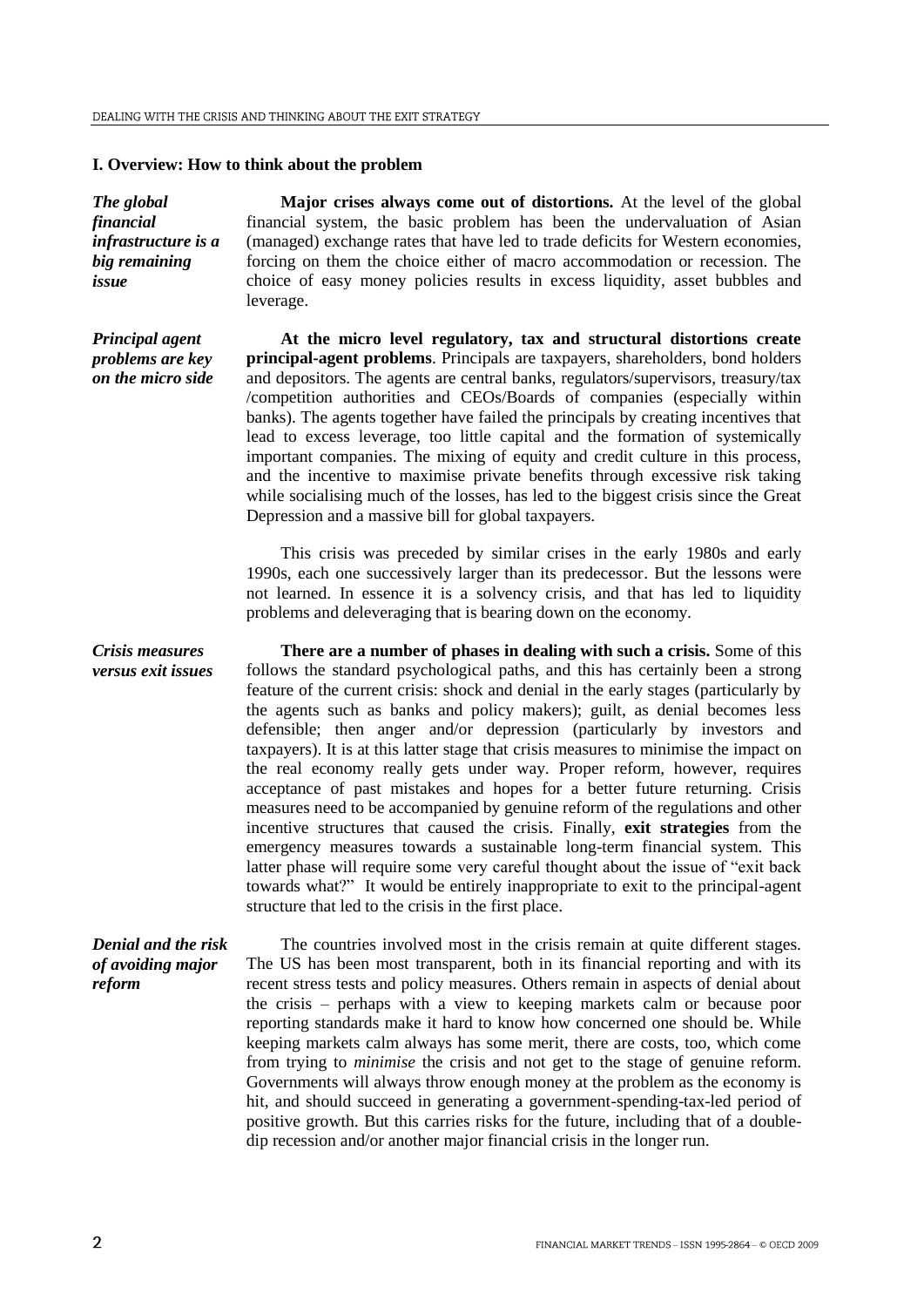*Credibility means thinking about exit at the same time that crisis measures are taken*

The financial markets are looking for **credible crisis response policies** that fit together and are also consistent with longer-run economic goals. Crisis measures should be consistent with a sensible approach to "exit" and with the sustainable long-term strategies. Actions to deal with the crisis now will be more credible to the extent they are consistent with long-run goals (or at least are accompanied by a clear strategy and time-line for making it so later on). These **long-run goals** include: the effective balance between prudential risk control and competition; competitive level playing fields; open investment markets; transparency in corporate structures and reporting; and reduced agency problems through better governance. These objectives are concerned with realigning incentive structures to minimise the chances for crises of this sort to recur in the future. However, in the near term they will need to be pursued in a manner that does not exacerbate deleveraging or inhibit lending, which would worsen the impact on the economy. Striking the right balance between the near-term and the longer-run goals is needed to reinforce credibility and instil confidence in financial markets. 1

#### **II. Where are we in the crisis?**

*Lessons of past crises* The cost of this crisis has been rising as policy action did not keep pace with the deterioration of bank assets, leading to insolvency and a sharp contraction of financial activity with growing effects on the real economy. The lesson of the S&L crisis was that the issuing of insurance and liability/asset guarantees is not effective if the economy is moving into recession, because asset prices continue to deteriorate, guarantees are triggered, more guarantees and capital are needed and the "insurer" becomes bankrupted. Similar conclusions come out of the Japan crisis: keeping "*zombie companies'* on bank balance sheets with the promise of government capital injections became a self defeating process.

> The basic lesson of the past solvency crises is that three steps are always required:

- 1. Insure all relevant deposits during the crisis to prevent runs on banks.
- 2. Remove the "*bad assets'* from the balance sheet of banks.
- 3. Recapitalise the asset-cleansed banks.

**Step 2 cannot be avoided** as deleveraging and uncertainty rise in a declining economy. Assets not previously at risk become impaired and the crisis spreads. Step 2 is crucial. If institutions are not systemically important and cannot reasonably be saved, they should be closed (or nationalised) before their assets become worthless (raising the public contribution cost). But where complex global financial institutions that are systemically important are involved, their bad assets need to be dealt with via public sector actions of some form.

*Only the public sector is able to exchange risk free* 

**Why?** The reason is because only the public sector can issue risk-free assets and exchange them for risky assets in a crisis, which is critical when liquidity is jammed and there is widespread uncertainty and a buyers' strike on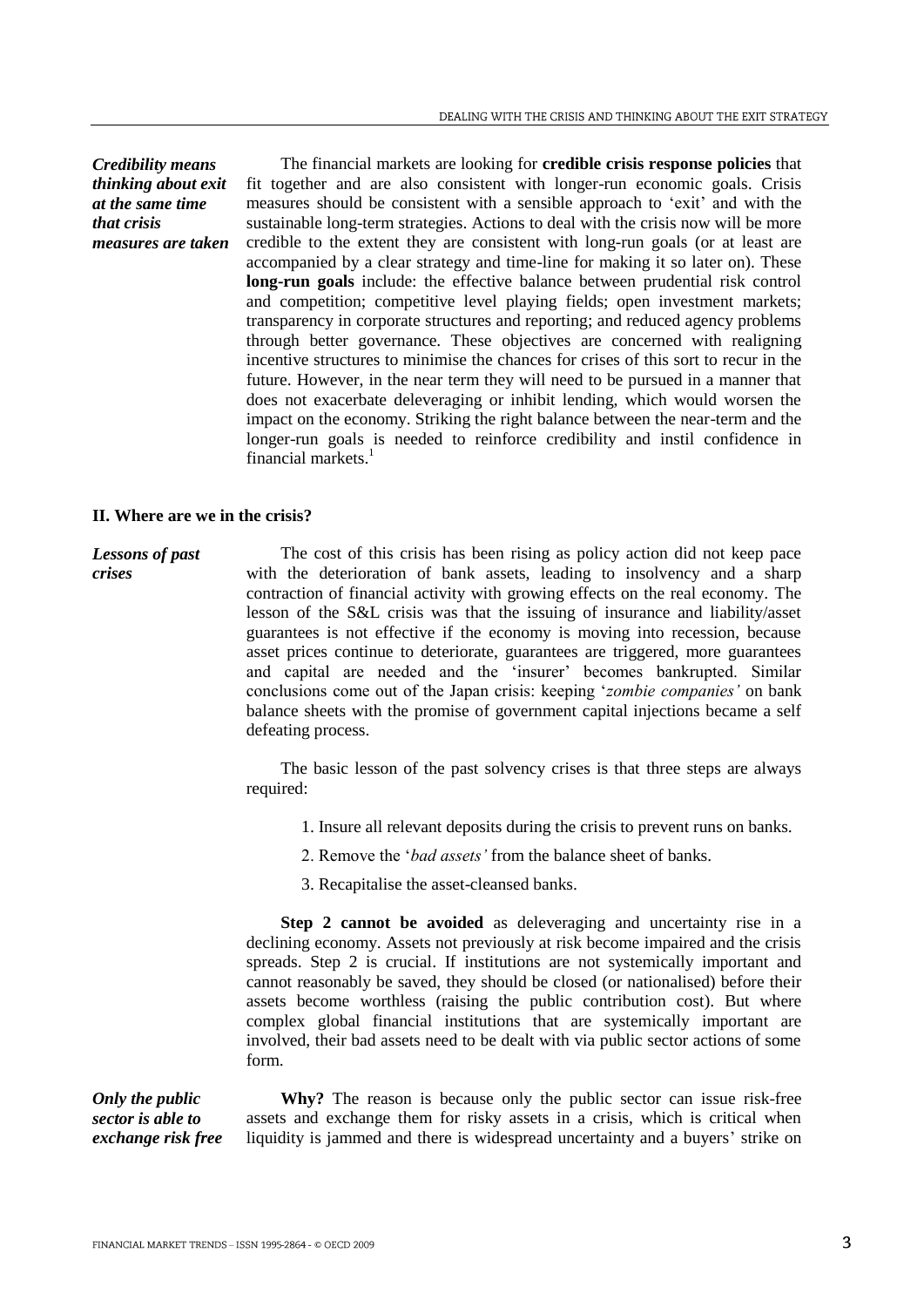*assets for risk assets in a crisis* the part of natural holders such as pension funds, mutual funds, insurance companies, sovereign wealth funds (SWFs) and the like. These impaired assets ("toxic" to investors) would then play no further role in the crisis and can be dealt with in the most sensible way. This exchange, through purchases of impaired assets, can be done in a way that promotes orderly market conditions: by avoiding fire sales of assets by banks and because strong and aggressive buying for the public balance sheet will eventually encourage natural buyers to come into the process (thereby reducing the amount the public sector would have to buy). Much later, in the exit strategy phase, the public sector assets can be sold: gradually removing them from the public balance sheet towards more natural holders such as pension funds, sovereign wealth funds, insurance companies and other investors. Depending on the pricing of assets, and how the process is handled, the taxpayer could eventually recoup some of the losses from the costs of the rescue packages.

> Only if bank assets have been "cleansed" in this way will private investors participate in recapitalisation, in the third step.

# **III. Key issues in dealing with impaired assets**

There are a number of **key issues** to think about when dealing with impaired assets, some of which are quite different this time compared to previous crises.

| <b>Valuation</b> is<br>difficult                  | The assets are especially difficult to value. This is less so for standard<br>non-performing loans on a bank's balance sheet, but very much the case<br>for securitised assets much of which sit in off-balance sheet conduits.<br>The reasons for this are twofold: $(i)$ they are not traded in an open<br>market, and so price discovery via supply and demand flows is not<br>present; <i>(ii)</i> and while some securities and conduits are conforming in<br>the sense of being single-name pass-through certificates <sup>2</sup> that are rated<br>and can be valued on the basis of underlying mortgages, other assets<br>(mostly level 2 and some level 3 type assets <sup>3</sup> ) are not. Synthetic products<br>that contain complex OTC derivatives for example would fit easily into<br>this category (mostly level 3 type assets). |
|---------------------------------------------------|-----------------------------------------------------------------------------------------------------------------------------------------------------------------------------------------------------------------------------------------------------------------------------------------------------------------------------------------------------------------------------------------------------------------------------------------------------------------------------------------------------------------------------------------------------------------------------------------------------------------------------------------------------------------------------------------------------------------------------------------------------------------------------------------------------------------------------------------------------|
| Taxpayer risk is<br>high                          | Because of great uncertainty about valuation, the risk to the taxpayer of<br>buying at too high a price in the emergency measures phase is quite<br>high.                                                                                                                                                                                                                                                                                                                                                                                                                                                                                                                                                                                                                                                                                           |
| <b>Conduit issues</b>                             | It must be stressed that the conduits are a special feature of this crisis. It<br>is not simply a matter of cleansing the observed balance sheet assets, if<br>the conduits are unconsolidated vehicles of the banks, they must be dealt<br>with too if solvency and/or liquidity problems arise in special purpose<br>vehicles.                                                                                                                                                                                                                                                                                                                                                                                                                                                                                                                    |
| <i>Nationalisation</i><br>versus v AM<br>approach | There are four broad approaches to dealing with impaired assets: $(i)$ Asset<br>Management (AM) approach used extensively in the Asia crisis, where funds,<br>(which can be public, private or mixed) buy impaired assets in an open-market<br>auction process (as foreseen in the 23 March 2009 Geithner plan); <i>(ii)</i> full or<br>partial nationalisation of affected banks, separation of the bad assets into a type                                                                                                                                                                                                                                                                                                                                                                                                                         |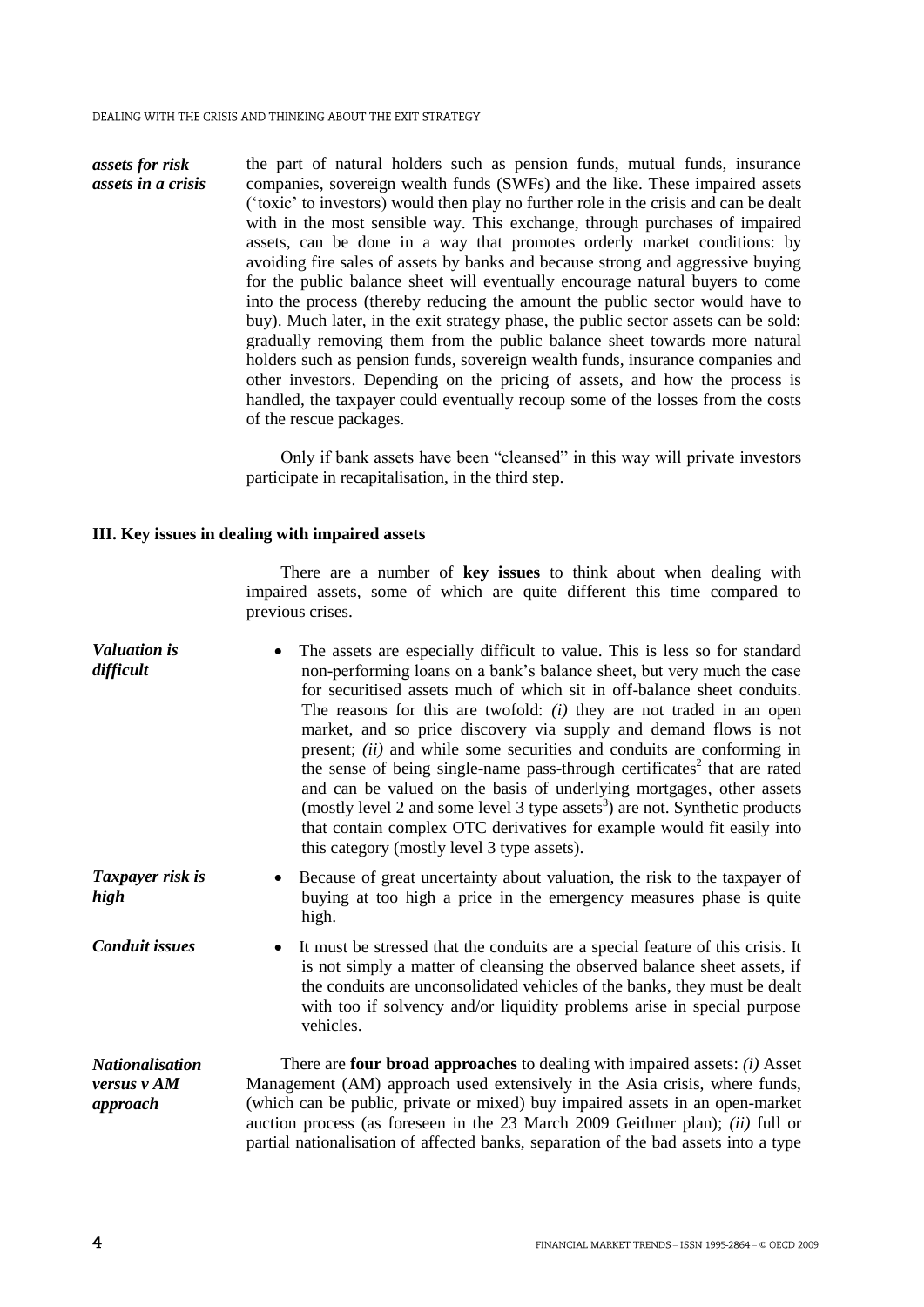of Resolution Trust Corporation (RTC) public balance sheet entity and resale of the government"s shares in the "cleansed" bank back to the private sector later on (the Swiss recently used a variant of this approach for UBS); *(iii)* ring-fencing the bad assets with government guarantees above a certain "first loss" amount (as used by the UK government) for a fee; and  $(iv)$  mergers between banks – where one of the partners has a better capital position or a stronger retail deposit base to help strengthen the weaker bank.

### *Advantages and disadvantages of the four approaches*

- The AM approach: the main **advantages** are: First, it doesn't require public servants to run banks. Second, the process itself creates a market which permits better price discovery. Third, it can be structured as a public-private approach to take risks to the taxpayer into account. Fourth, it is an open-market approach and hence in line with level playing field objectives. Fifth, is speed, as the approach uses existing fund managers and does not require a new institution to be set up. Sixth, if the AM group buys assets at prices above the fair value accounting reported valuations, then banks can write back provisions into the earnings statement thereby helping in the recapitalisation process. **The main disadvantages** are: First, that reliance on private money is uncertain, and if enough is not forthcoming, then there will not be enough funds to deal with the problem. Second, it cannot (and should not) deal with non-conforming highly-impaired assets – truly "toxic". This means that there could be a residual of bad assets to be dealt with which – if it proved to be large enough – could still require some element of 100% socialisation of losses.
- **Full or partial nationalisation:** the main **advantage** is certainty; the 100% use of the public balance sheet engenders certainty. **The disadvantages** are many, particularly for this crisis. First large global banks that are systemically important are involved and would be difficult to manage by government officials (in the case of 100% nationalisation), and any disruption to their operations would impact the economy. Second, there is no price discovery by market mechanisms prior to 'purchase'. Third, nationalisation guarantees that 100% of the risk will be borne by the taxpayer in a situation where the assets are taken on to the public balance sheet without any market price discovery. Fourth, it is likely to focus on particular institutions, giving them government guarantees and funding advantages that would create an unlevel playing field. Fifth, investors do not like the "*nationalisation*" signal, and the political risk premium for investing in the financial sector would rise (possibly exacerbating confidence issues in the crisis phase).
- **Ring-fencing: advantages of the scheme** in the UK case are that the fees will be satisfied through the issuance of non-voting ordinary shares (boosting core Tier 1 capital). Another advantage of the scheme is that any losses on the covered assets will be spread out over a longer time horizon, avoiding the costs of up-front funding for such assets by purchasing them outright during a period of market disruption. The main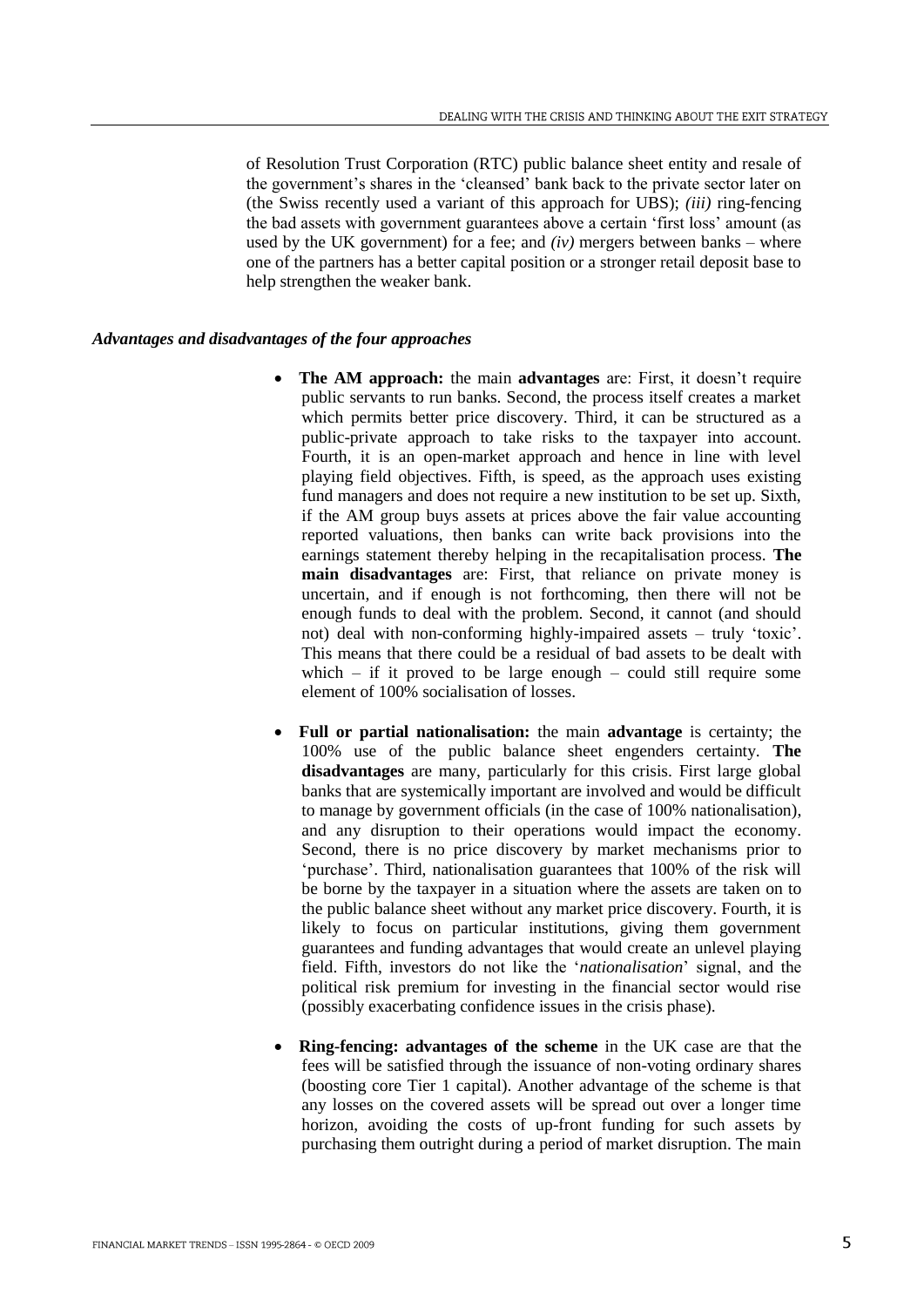**disadvantages** are the non-level playing field aspects and the unknown cost to the taxpayer.

 **Mergers** do not add new net capital or remove bad assets. They create systemically larger institutions. They can violate level playing field issues, especially if combined with government guarantees and any other help on toxic assets for the merged group. Mergers have been used extensively in the US, Europe and the UK, often with mixed outcomes.

### *US treatment of impaired assets and the issue of whether the plan is big enough*

The US Treasury "Public Private Investment Partnership" (PPIP) plan for buying troubled assets is very much in the AM tradition, and has two prongs to it: loans and securities.

# *1. Legacy Loan Purchase Program (LLPP)*

- **The plan** Banks identify to the US Federal Deposit Insurance Corporation (FDIC) non-performing balance sheet loans (NPLs) they wish to divest. The FDIC then values the pool with  $3<sup>rd</sup>$  party input and decides how much leverage (up to a maximum of 6:1) and FDIC guarantees it will allow. The FDIC then auctions the pool to highest price bidders. As an example, it the purchase price is USD 84 of a USD 100 face value: then the FDIC will provide USD 72 of guarantees, requiring USD 12 equity. The Treasury would give USD 6 equity, and the private bidder would provide USD 6.The private bidder (professional fund managers) then has full discretion to manage, with FDIC oversight.
- *Clever aspects* The loans approach makes a lot of sense, in partially socialising the debt. This essentially creates a group of 50% nationalised SIVs (run by the fund managers) with FDIC guaranteed deposits (just like the problem bank has) and with lots of capital (a 6:1 leverage ratio compared to an average of 18:1 for the bank). It does not necessarily increase the guarantee commitments for the FDIC (a very good thing bearing the exit strategy in mind), as the process will reduce bank balance sheets by a similar amount – they can reduce wholesale guaranteed funding.

*The SCAP banks balance sheet losses are only part of the problem*

Table 1 shows the assets, capital, leverage ratio, balance sheet write-downs and exposure to off-balance sheet losses for the 19 stress-tested banks in the US Supervisory Capital Assessment Program (SCAP). A balance sheet (SCAP consistent) loss estimate by the authors of USD 361bn is shown in Table 1, consisting mainly of non-performing loans (NPLs). The LLPP amount of around USD 300bn should be enough to clean up banking system NPLs.<sup>4</sup> That sort of money should be readily forthcoming with the clever structure envisaged. Distressed asset companies with easy leverage (grace of the FDIC guarantee) will likely be happy to participate. However, the balance-sheet loan loss issue is only part of the problem, as it ignores unconsolidated toxic securities that the bank is responsible for and may have to consolidate later.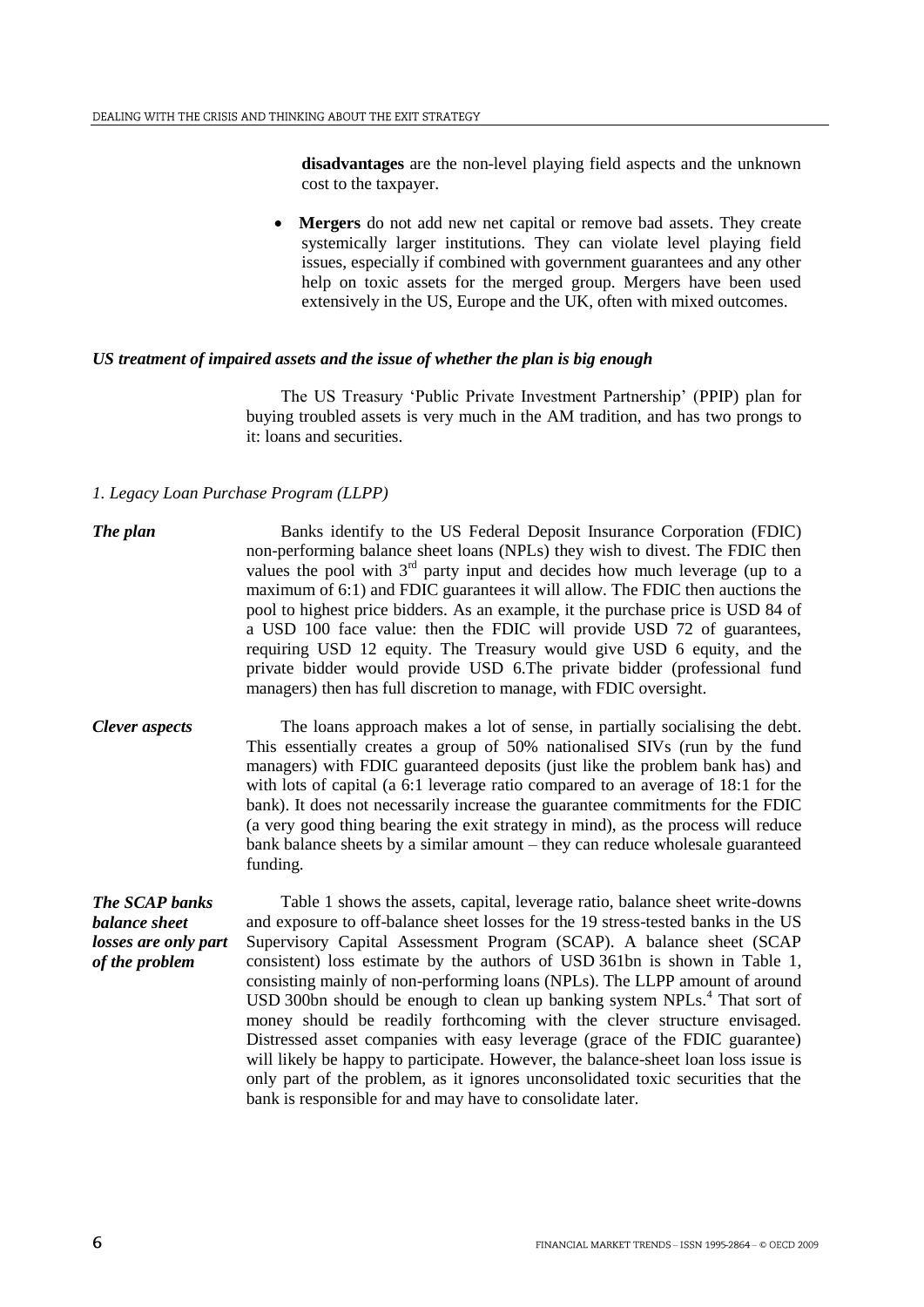| Billions US dollar                                  | 2007 & 2008 | 2009 & 2010<br>(Baseline) |
|-----------------------------------------------------|-------------|---------------------------|
| Capital end-2008                                    | 608.0       |                           |
| Assets end-2008                                     | 10892.5     |                           |
| Leverage ratio                                      | 17.9        |                           |
| Balance sheet writedowns                            | 563.6       |                           |
| SCAP consistent baseline loss forecast              |             | 361.3                     |
| Capital raised                                      | 444.3       | 0                         |
| Shortfall balance sheet                             | 119.3       | 480.6                     |
| Balance sheet capital needs (ex VIEs)               |             | 480.6                     |
| Off balance sheet exposures                         |             |                           |
| VIEs now consolidated onto bal. sheet (end-2008)    | 110.0       |                           |
| VIE outstanding (end 2008 unconsolidated)           | 796.3       |                           |
| Unconsolidated VIE loss exposure                    |             | 389.4                     |
| Residual capital needs end-2010 incl. VIE loss exp. |             | 870.0                     |
| QSPE outstanding end-2008                           | 3192.4      |                           |
| QSPE loss est. (not a US bank problem)              |             | 567.0                     |
| Losses banks are responsible for (SCAP+VIE)         | 563.6       | 870.0                     |
| Less earnings estimate <sup>a)</sup>                |             | 434.0                     |
| IMF forecast for all US bank losses                 | 563.6       | 1040.4                    |

#### **Table 1: Balance sheet elements and losses for the 19 SCAP banks**

a) Underlying earnings per annum @ 2% on assets end-2008 USD 218bn.

*Note:* VIEs are Variable Interest Entities, of which the bank is the primary beneficiary and which it must consolidate in the event of liquidity or solvency issues. QSPEs are Qualifying Special Purpose Entities to which the bank has transferred the risk. QSPEs are passive entities generally exempt from consolidation by the transferor.

*Source:* SEC 10k filings.

# *2. Legacy Security Purchase (LSP) Program*

*The plan* Five fund managers are to be chosen that can raise capital, and they will benefit from a dollar-for-dollar equity matching arrangement in a joint venture with the US Treasury, the full amount of which will depend on how much each manager can raise. Treasury will then provide an additional loan equal to its share (up to double its equity in some cases)  $-$  so the fund manager will have three (maybe up to four) times his initial investment to buy assets. The Treasury will put a maximum of USD 100bn into this, so if the private sector raises USD 100bn, that would provide a USD 300bn combined fund size in the first instance. The fund managers will have full discretion to buy and manage the assets. They are then allowed to buy from the balance sheet of unrelated institutions. Balance sheet means in the asset-for-sale (AFS) category of the trading account, which is subject to fair value accounting (unlike hold-to-maturity in the investment account).

- The manager is expected to buy and hold (tied in for say up to 10 years).
- It applies only to RMBS or CMBS ABS ('legacy assets') originally rated as AAA and issued prior to 2009.
- The underlying collateral of the assets must be situated predominantly in the United States.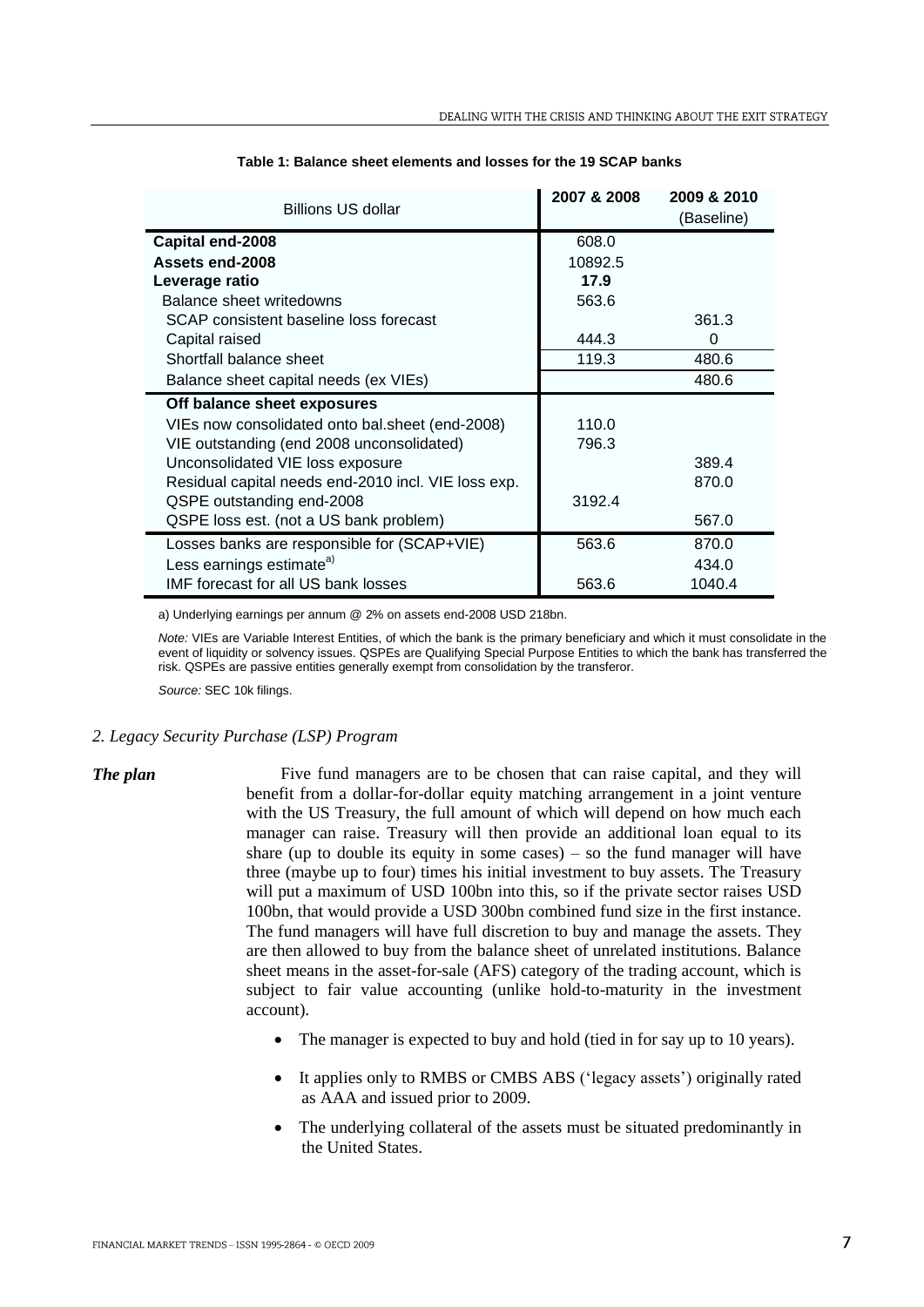- They must be TARP legislation eligible assets.
- Governance provisions ensure oversight (monthly reports, agreed audited valuation, abuse protection, access to books, inspection oversight, etc).
- There must be an issue of warrants to protect the interests of taxpayers.

*Valuation of securities can start with an AM approach*

*The main issue is whether there will be enough funds to deal with the size* 

*problem*

**This approach has the potential to deal with the impaired securities problem**, with all of the advantages listed above. While assets are going to be difficult to value, this is not a legitimate criticism of this approach since – unlike in the case of full nationalisation – it provides money to offset the buyers strike problem by creating a demand side fund chartered to buy. This is a key prerequisite for kick-starting the process of price discovery by examining and making offers related to underlying collateral.

**The main issue is going to be** whether there are sufficient funds to deal with the problem. In particular, without the FDIC guarantee and 6:1 leverage offered with respect to the loan programme, it may be difficult to raise sufficient capital. Furthermore, unattractive features are: the hold-to-maturity preference that many players won"t like; and the absence from benchmark indexes of these products which makes them unattractive to passive mutual and pension funds. In sum, buying illiquid assets is very unattractive right now, except for distressed asset funds, private equity firms and governments. All three groups have a funding problem: the distressed asset hedge fund and private equity firms because of the constrained credit environment and governments due to taxpayer concerns.

**If the initial USD 300bn can be raised**, despite these issues, **will it be enough**? Table 1 shows that it would be more than enough to deal with the USD 110bn of Variable Interest Entities (VIEs; see footnote to Table1 for a definition) already consolidated on the balance sheet for the 19 SCAP banks. However, there is a further USD 796.3bn of unconsolidated VIEs that may yet have to be consolidated. Banks" own calculation of the potential maximum loss exposure is some USD 389.4bn. This additional amount would take the potential needs closer to USD 500bn, assuming we can safely ignore the Qualifying Special Purpose Entities (QSPEs).<sup>5</sup> Fortunately, they may not have to consolidate all the VIEs as many will contain assets that bank clients may wish to keep, a process made easier by recent changes in accounting rules.<sup>6</sup>

*But the questions remain:* 

- Will there be sufficient funds to buy all the qualifying assets that all of the banks wish to sell?
- How quickly will the PPIP money be forthcoming?
- Once the securities buying process is well advanced, will banks have enough capital to resume normal business? Or will the residual assets not qualifying for the program, which still need to be written off, be too much?
- Will any banks still requiring further capital injections be significant or not? And how will this residual problem, if it transpires, be dealt with?

*Will there be too many residual assets not covered?*

*Will some insolvent banks remain?*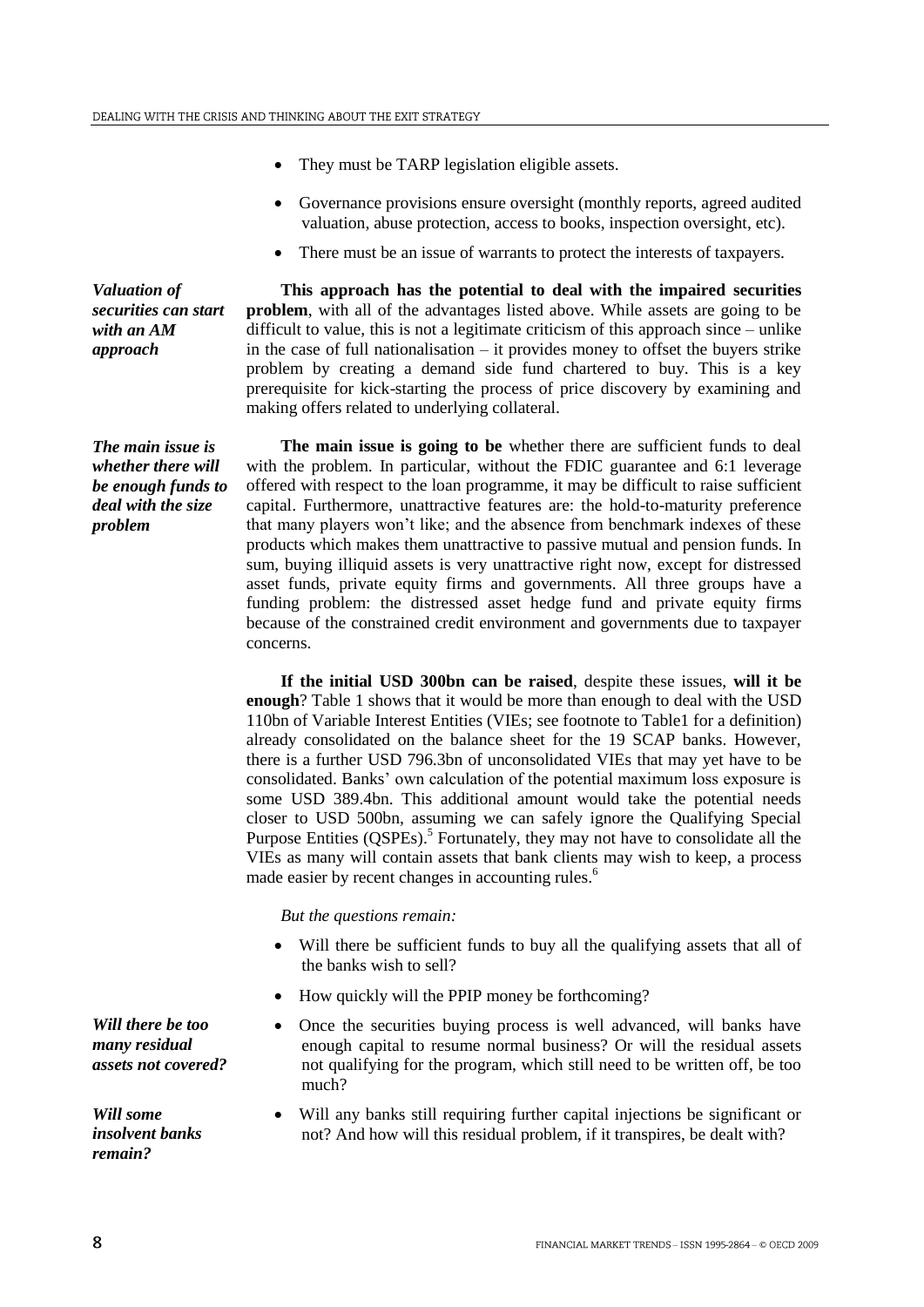#### **IV. Losses and recapitalisation needs over the next few years**

# *The US situation*

The Table 1 balance sheet loss forecasts in 2009 and 2010 (consistent with SCAP) amount to USD 361.3bn. Together with known write-downs for 2007 and 2008 of USD 563.6, this implies overall losses of USD 924.8bn for the full period 2007-2010. However, capital already raised amounts to USD 444.3bn, so the net balance sheet capital to be raised over the next 2 years (to leave the leverage ratio unchanged at 17.9) is USD 480.6bn. This would not seem such an onerous task, as underlying earnings of say 2% on assets over this period (see the bottom of Table 1) would raise USD 436bn, assuming no growth of assets and no dividend. That would see the problem solved before mid-2011.

However, unconsolidated bank VIEs are not taken into account in this analysis. Allowing for banks" own estimates of maximum loss exposure on these items amounts to USD 389.4bn for the 19 banks. So total losses that banks are responsible for could be as high as USD 870bn (but less than the IMF implied estimate of USD 1040bn). If banks' underlying earnings are allowed for at 2% of assets, that would leave a further USD 434bn (see bottom right of Table 1) to be dealt with after 2010 – essentially a further 2 years. This level of call on earnings (or further dilution) is presumably already reflected in very low bank share prices.

#### *The European situation is more opaque*

*European banks are more leveraged than US banks Off balance sheet exposures are not at all transparent* Table 2 shows similar European balance sheet metrics to those shown above for the USA. It stands out immediately that the European group of banks reporting losses have a leverage ratio of 36.2, about double that of their US counterparts – that is, considerably less capital to support their balance sheet assets. Balance sheet losses to date seem to have been matched by capital raised. IMF forecasts for European bank losses over the next two years of USD 350.5bn on assets of over USD 39 trillion seems small, and apparently well inside their potential earnings capacity over that period (shown in the footnote of Table 2). However, unless the bank is listed in the USA (and banks like Hypo Real Estate Group – currently in nationalisation emergency due to its investment banking activities at DEPFA, a subsidiary in Dublin – certainly are not), the lack of reported data makes it very difficult to get a consolidated picture of all of the high-risk off-balance sheet activity and financial engineering that goes on in Europe from published bank annual reports.<sup>7</sup>

> Figure 1 shows quarterly issuance of collateralised synthetic obligations (CSOs) in total and an estimate of Europe"s share of that issuance; typically Europe"s share is around 2/3. Europe has been responsible for about USD 2.1trillion of CSO issuance in this market between 2004 and 2009q1 (see the second bottom panel of Table  $2$ ).<sup>8</sup> Somewhat surprisingly, Europe continues to issue these obligations at a reasonably substantial clip compared to the rest of the world.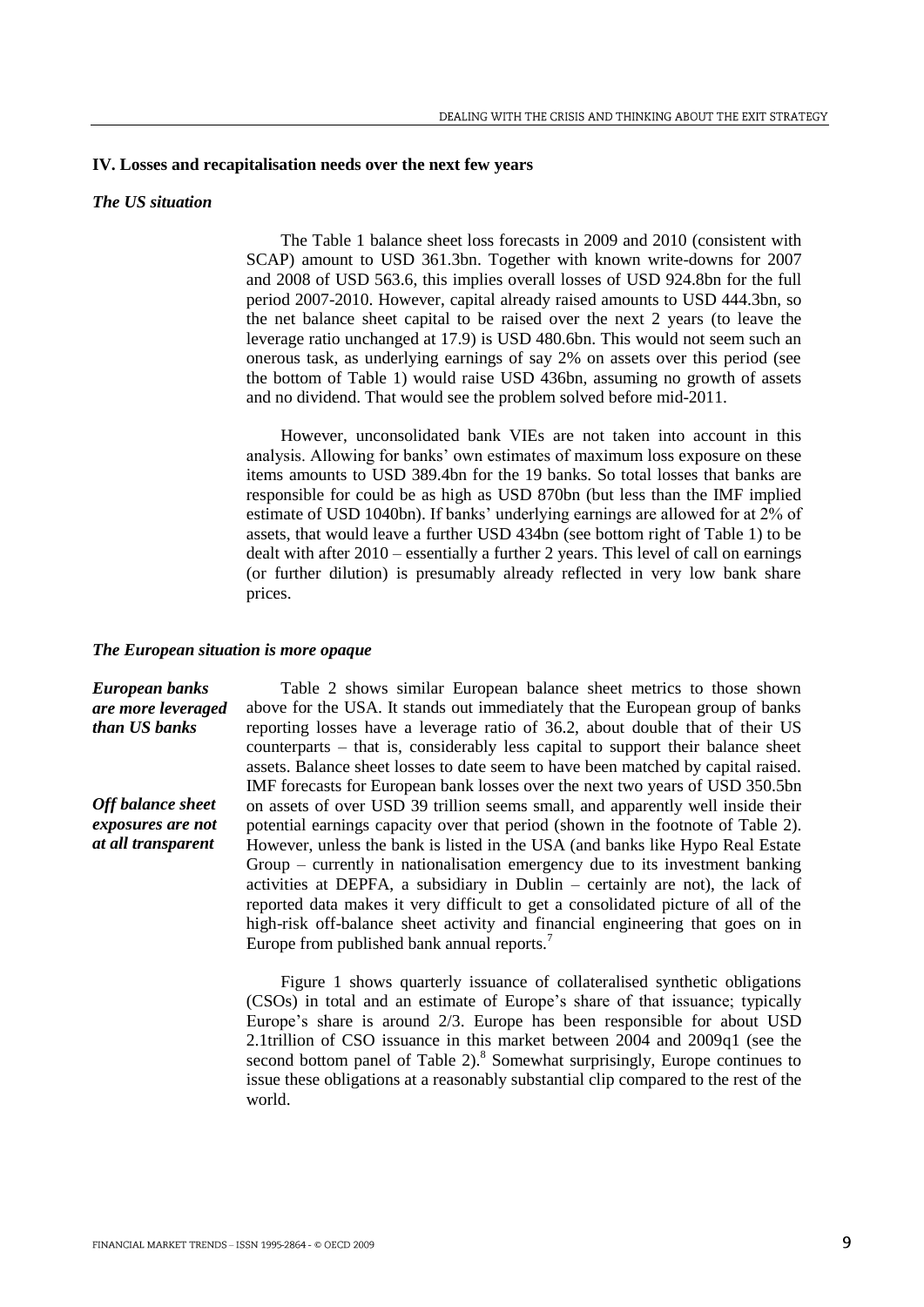| <b>Billions US dollars</b>                             | 2007 & 2008 | 2009 & 2010<br>(Baseline) |
|--------------------------------------------------------|-------------|---------------------------|
| Capital end-2008                                       | 1076.9      |                           |
| Assets end-2008                                        | 39645.7     |                           |
| Leverage ratio                                         | 36.8        |                           |
| Balance sheet writedowns                               | 386.5       |                           |
| Capital raised                                         | 380.2       |                           |
| <b>IMF</b> loss forecast                               |             | 350.5                     |
| Shortfall balance sheet                                | 6.3         | 356.8                     |
| Capital needs (assumes zero off balance sheet exp.)    |             | 356.8                     |
| Capital to get to the lower US leverage ratio          |             |                           |
| Assets allowing for 5% growth <sup>a)</sup>            |             | 43709.4                   |
| Capital required for leverage ratio of 17.9 (USA)      |             | 2441.9                    |
| Total required capital (assumes no off bal.sheet exp.) |             | 2798.7                    |
| Off balance sheet issuance + share US QSPEs            |             |                           |
| Total Eur. issuance of CSOs to 2009q1 (book value)     | 2141.9      |                           |
| 1/3 Share of US QSPE issuance?                         | 1053.5      |                           |
| Loss exposure that banks are responsible for           |             | <b>UNKNOWN</b>            |

#### **Table 2: European banks' balance sheet items and off balance sheet estimates**

a) Earnings per annum @ 2% on assets end 2008 USD 793bn.

*Source:* Bank reports, Credit Flux.

Avoiding regulatory capital is almost always the reason for these CSO transactions. Here is what DEPFA Bank said of a major CSO transaction as recently as December 2007, just as the crisis that would destroy its parent Hypo Real Estate Group was getting under way:

*Hypo Bank and avoiding regulatory capital "Since October 2007, DEPFA has been a member of the Hypo Real Estate Group, and this transaction achieves a number of objectives for DEPFA, and the Group as a whole: DEPFA has reduced the amount of regulatory capital required to support the assets (which under current BIS rules are 100% risk weighted, though under Basel II this will reduce substantially), and at the same time has improved the return on equity and credit risk".<sup>9</sup>* The message here speaks for itself: the crisis was already under way and the bank was proud to be avoiding capital and doing another deal. There are huge risks in the CSO market, and it is impossible to quantify losses that may yet arise for banks and their subsidiaries involved in it. For this reason Table 2 shows these potential losses in Europe as "*unknown*". It is to be hoped that the bigger issuers have better funding and strategies than (the very small) DEPFA. *Europe needs a lot more capital* The strategy of keeping capital at minimal amounts via securitisation techniques is problematic, and points to problems with the Basel approach analysed in more detail elsewhere.<sup>10</sup> If it is assumed that there will be no further losses and failures as in the case of Hypo, then just to get European leverage ratios down to the (inadequate) US levels would require the involved banks to raise USD 2.4 trillion in addition to the small amount of forecast balance sheet losses noted earlier, or more than twice the amount of capital that those banks currently have.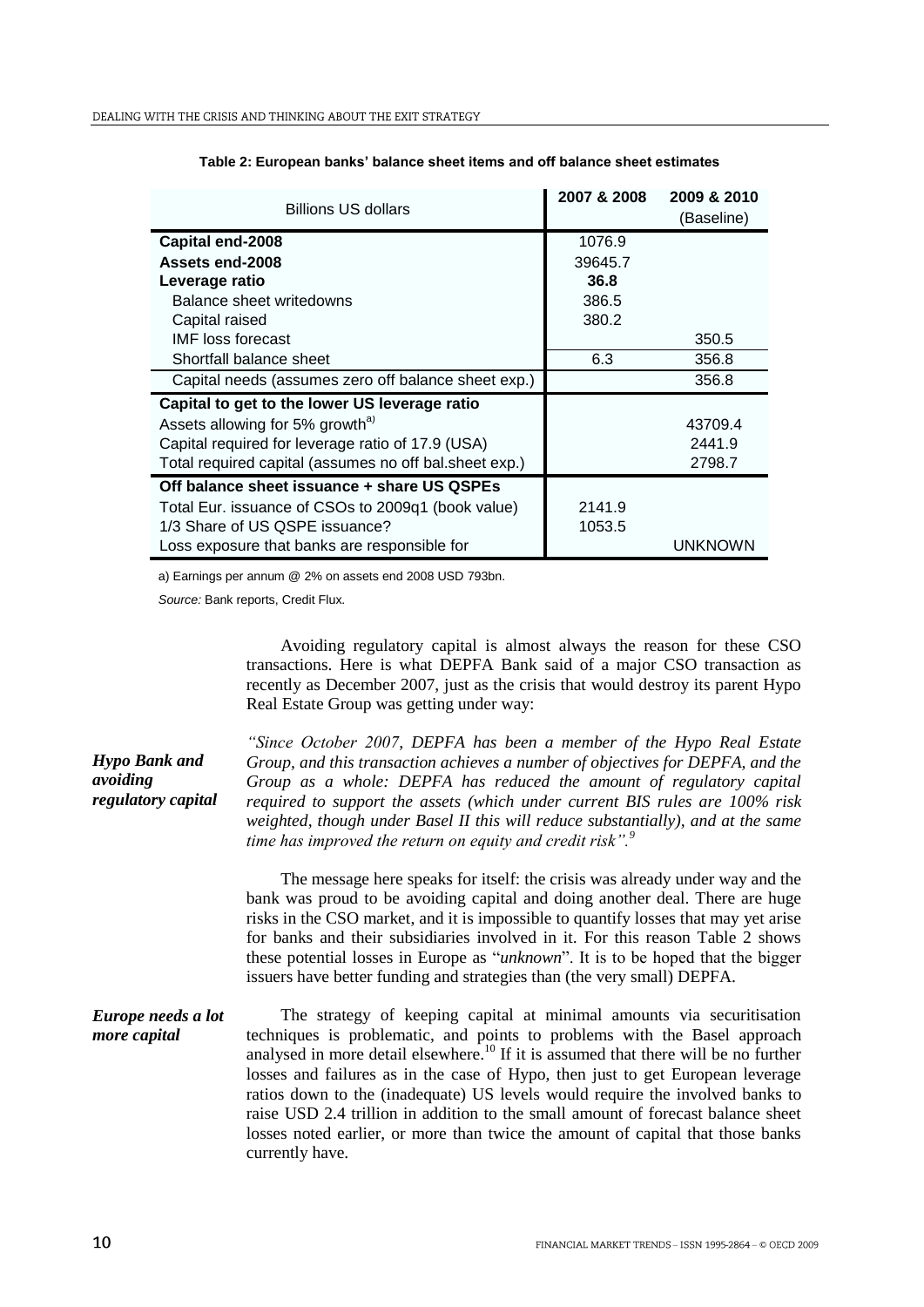

**Figure 1: Collateralised Synthetic Obligation (CSO)** *vs.* **CDO issuance, quarterly**

*Source:* Credit Flux.

*This ignores exposure to the Baltics and SE* 

*Europe*

These loss estimates make no allowance for the exposure of European banks to CSOs. Nor do they try estimate exposures to losses in some small countries in the Baltic and South East Europe regions.

In the absence of sufficient capital, taxpayers are filling the gap via government loans, guarantees and capital injections. Dealing with the impaired asset issue in Europe is a first priority, as some of the issues discussed above suggest.

# **V. The impact on the real economy: deal with the financial crisis first**

| The vicious circle<br>risk | Inadequate capital forces banks towards deleverage and in a situation of<br>financial stress to tighten lending standards. This has already had a devastating<br>effect on the economy. Banks are obliged to cut lending, including to sound<br>businesses and credit-worthy consumers. As people lose their jobs they are<br>unable to meet their financial obligations, and this leads to further loan<br>impairment and drops in asset prices. Deleveraging accelerates. The vicious<br>circle turning through falling asset prices, the economy and the financial system<br>will continue to worsen. The impact on the real economy from a credit crunch is<br>rapid and powerful. |
|----------------------------|----------------------------------------------------------------------------------------------------------------------------------------------------------------------------------------------------------------------------------------------------------------------------------------------------------------------------------------------------------------------------------------------------------------------------------------------------------------------------------------------------------------------------------------------------------------------------------------------------------------------------------------------------------------------------------------|
| In the near term           | One way to think about this is in terms of the inflows and outflows from the                                                                                                                                                                                                                                                                                                                                                                                                                                                                                                                                                                                                           |
| <i>policies to slow</i>    | unemployment pool. Stopping the inflows to unemployment should be the                                                                                                                                                                                                                                                                                                                                                                                                                                                                                                                                                                                                                  |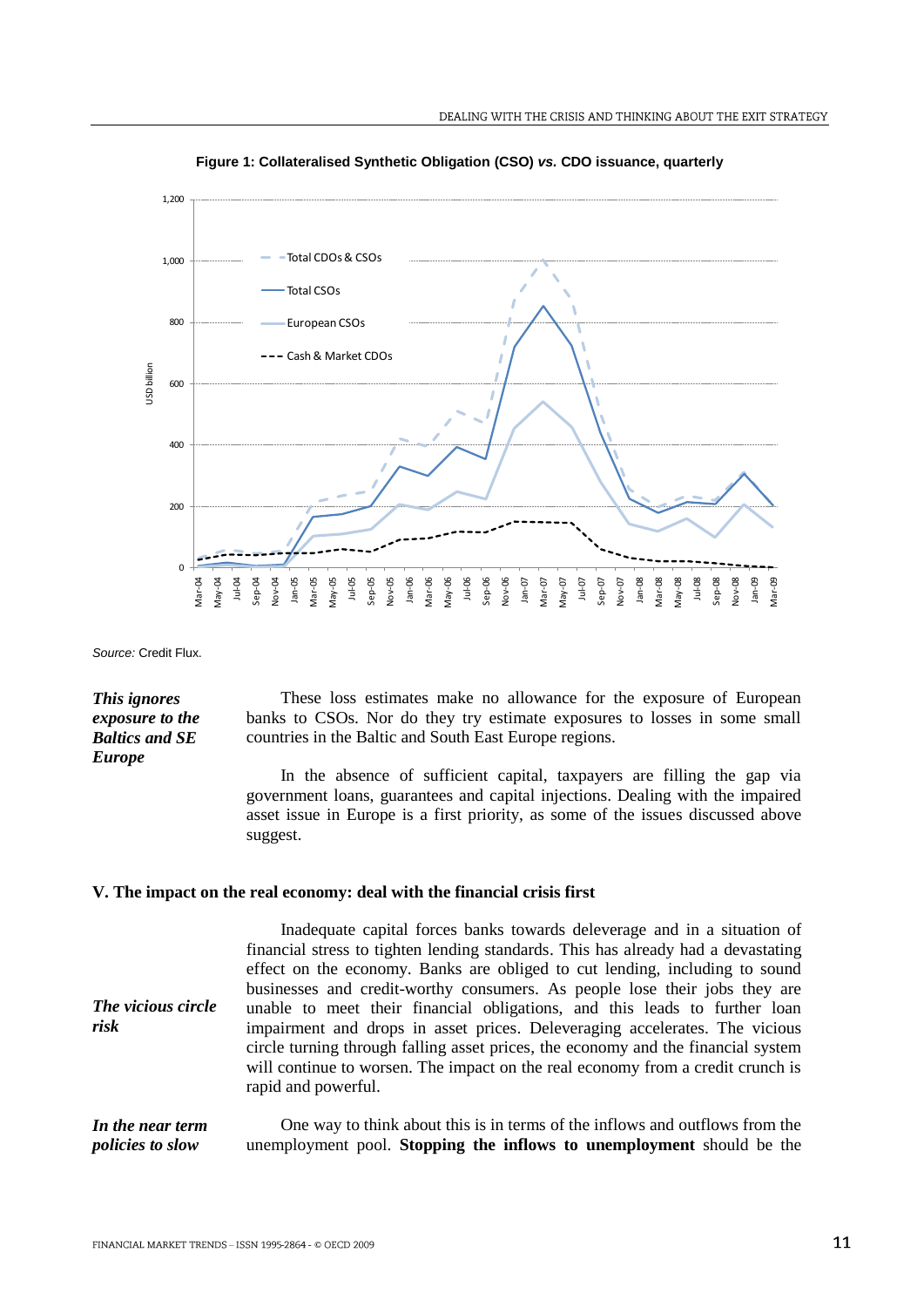*inflows to unemployment are more likely to be effective than policies to create outflows from unemployment*

main priority, and this means arresting the deleveraging process as quickly as possible. This is a priority because small and medium enterprises (SMEs) are responsible for huge numbers of jobs and are more highly dependent on banks (having little access to the capital market). Spending policies to raise the outflows from unemployment, such as fiscal spending , are very important, too, but can take a long time to get under way – and spending and tax multiplier are likely to be low in the current uncertain environment. T**he massive blow to the pension fund industry** (a 23% fall in assets, or USD 5.4trillion between end 2007 and December 2008) is a factor here, and will significantly increase saving behaviour.

*Denial and accounting tricks do not change the underlying fundamentals*

To stop inflows to unemployment via deleveraging removal of impaired assets and recapitalisation is crucial. It will not help to deny losses, or to define them away with accounting changes and special purpose vehicle "tricks". Bank management and sophisticated investors will focus on the underlying situation, which must be dealt with before intermediation and the ability to invest safely in banks returns to normal – why, for example, would investors buy any bank shares with hidden problems that will be a drain on earnings for years to come? Aggressive priority to the financial rescue and the cleaning up of impaired assets is the most effective way to do this. This requires a strong global effort.

While the cost of the crisis must be socialised via the taxpayer, these costs must be contained by sensible steps that avoid creating new private benefits to special interest groups, anti-competitive market structures and protectionist sentiment.

### **VI. Thinking about the exit strategy**

*To transfer the bulk of liabilities on the public balance sheet to the private sector will likely take a decade.*

For the longer run, budget deficits are projected to rise to almost 9% of GDP in the OECD as a whole by 2010 (11.7% in the USA, 7% in Europe and 8.4% in Japan). Government gross financial liabilities are expected to rise to around 100% of OECD GDP by 2010 from 74.5% in 2007. The guarantees, loans, purchases of assets and capital injections amount to 73.7% of GDP in the USA, 47.5% in the UK, 21.7% in Germany, 19% in France , 22% in Spain and some very large numbers in some of the smaller European countries.<sup>11</sup> Budget deficits have to be reduced and the loans, guarantees and investments on the public balance sheet have  $-$  to a very large extent  $-$  to be transferred to the private sector. This cannot be achieved without major shifts in financial prices (interest rates and exchange rates) during the exit strategy phase. It is difficult to see this process being completed inside of a decade.

### *Time-line for exit – financial reform first*

*Striking the right balance between credibility with respect to long-run goals without exacerbating the* 

The design of crisis measures cannot be divorced from thinking about "*exit*" and the sustainability of the strategies undertaken. The more that policy actions to deal with the crisis are consistent with long-run goals, or at least accompanied by a clear strategy and time-line for making them consistent later on, the more markets will judge these actions as credible. Credibility also requires these aims to be achieved in a manner that does not exacerbate deleveraging and its rapid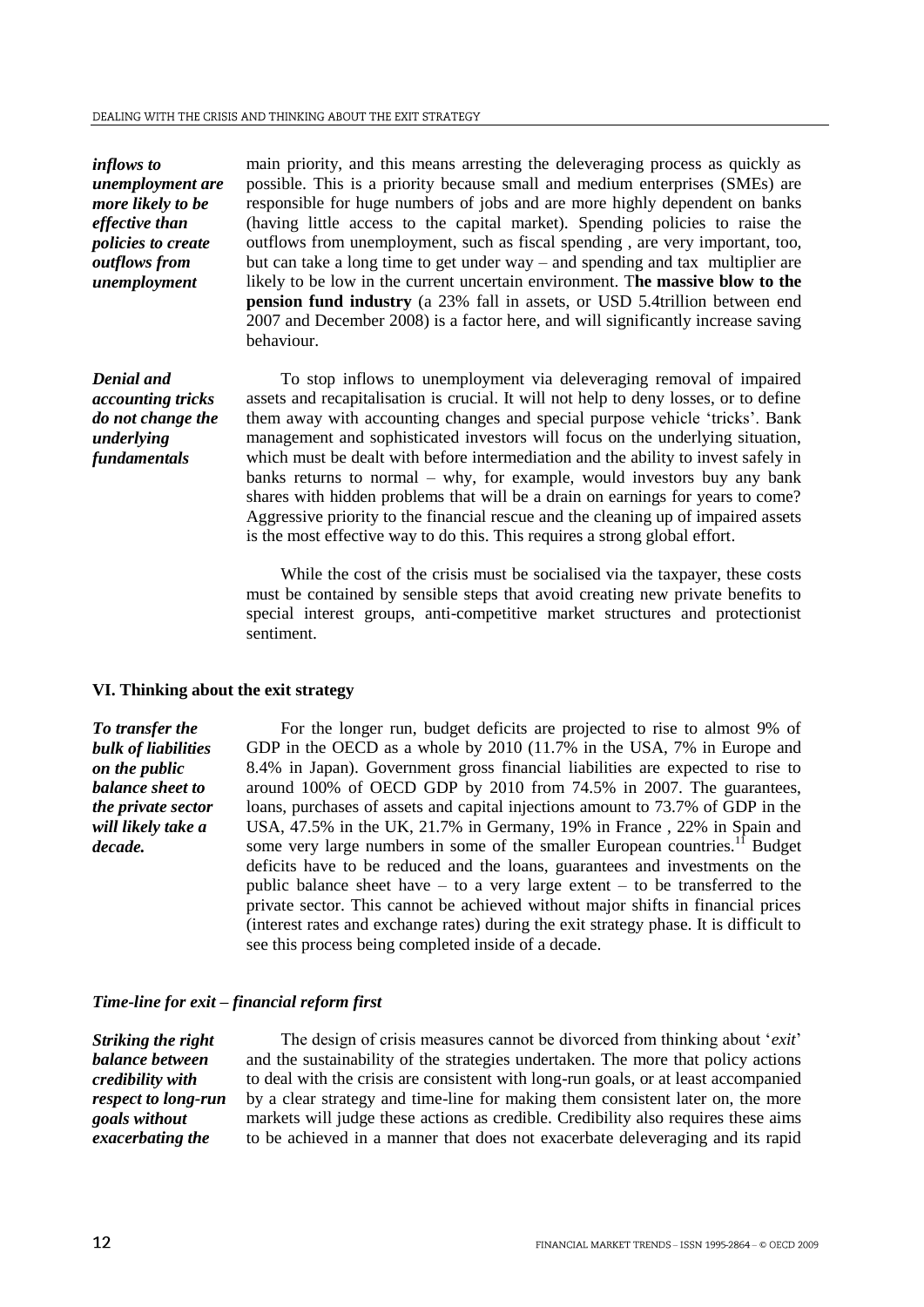*crisis* negative impact on the economy. The most important considerations of such a strategy are: *(i)* the order in which things are done; and *(ii)* favouring choices that will promote positive adjustment where feasible. Some issues along these lines are set out below, touching on financial markets, competition, corporate governance, pensions, and investment issues.

# *Bank capital rules and tax*

The clear near-term priorities are:

- A resolution mechanism for the **impaired assets**, already discussed at length above.
- **Capital regulations** Recapitalisation. Banks need to raise capital to offset losses (analysed above) and to achieve more prudent regulatory capital levels. This could be achieved with a **simple upper limit to the leverage of tangible equity**, *i.e.* a maximum permissible "leverage ratio" (elements of which are favoured in the Turner Report). To ensure higher capital levels, this limit would be much lower than has been typical for regulated banks and securities firms in recent years, and particularly so in Europe. There would also be a clear understanding that in normal circumstances banks should also hold **a significant, though unspecified, cushion of tangible equity beyond the minimum**. Capital requirements would relate to the overall portfolio, rather than to any specific assets. This would reduce the incentives for capital arbitrage implicit in the implementation of riskweighted capital rules. Management decisions about allocating capital to risky activities would take account of the full market cost of capital, and the potential risks and rewards of investing in the asset, but would not be influenced by regulatory rules specific to that asset.

If dynamic provisioning is introduced as a remedy to pro-cyclicality issues, build up and run down of reserves over the cycle should be above the buffer capital reserve intended for exceptional losses. Prompt corrective action would need to be set in motion if the latter were exhausted (threatening minimum reserves). A very clear "phasing in" arrangement will be needed over the full time line of the exit strategy to ensure that the building up of capital does not work against the near-term goal of increased financial intermediation.

- *Liquidity rules in place* **Liquidity issues.** The prudential supervisory process should include oversight of management systems to ensure that financial institutions are focused on the liquidity issue in ways that are appropriate to their business. Given the problems with CDOs and CSOs, better quantitative measures and indicators are required, and these should also be linked to how large the buffer capital and dynamic-loss-provisioning reserve (discussed above) should be.
- *Tax issues explored* **Tax.** A potential **arbitrage opportunity** is created any time different flows of income or expenditure are subjected to differing tax treatment due to variations in the tax rates or other aspects of tax situations that different recipients and payees face. This has received far less attention than the capital arbitrage issues discussed above. Samuel Eddins $12$  has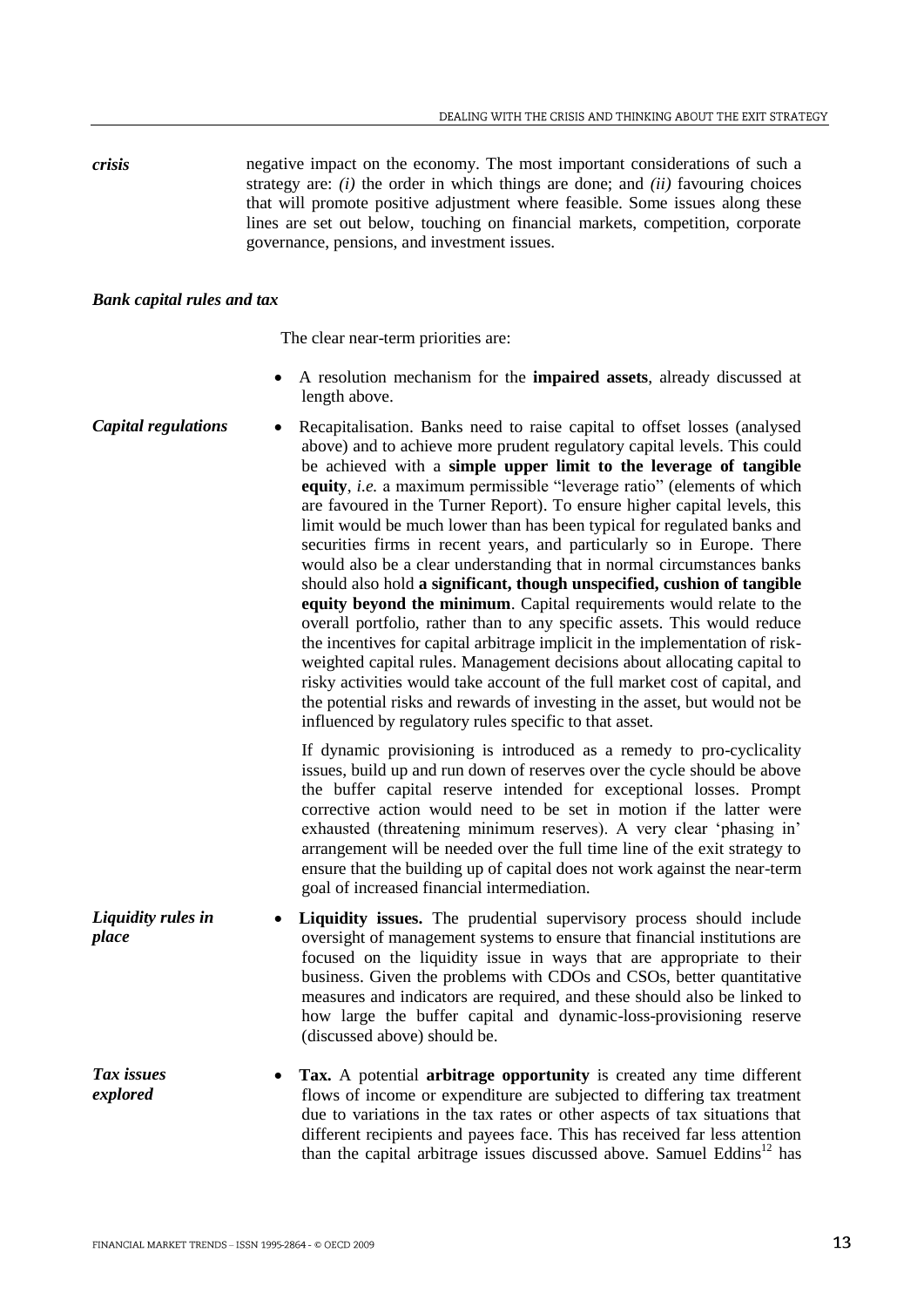associated the high level of activity in the market for CDSs with the conversion of interest to principal for tax purposes. Whenever tax losses cannot be used equally by all taxpayers, financial derivatives can provide ways to transfer these to places where they can be used more profitably. Tax issues therefore need to be explored in line with reforming capital rules to, ensure that distorted incentive structures do not create new risks via financial innovation in the future.

With the time profile of these and other reforms in place, and as signs of stress in markets decline, the dismantling of emergency liquidity and official lending support should become a higher priority, especially where these have been focused on individual institutions, in order to remove subsidy elements and to restore a level competitive playing field. **This should not be rushed, and should have a voluntary aspect to avoid exacerbating the crisis.** Over time, authorities could consider tightening conditions for such support in order to encourage more recourse to markets. A similar process should be applied to the unwinding of guarantees, which distort risk assessment and competition. These should not be precipitously withdrawn, but as the secondary market develops to price guarantees efficiently, and to the extent that extensions can be avoided, terms and conditions prevailing in the broader market should facilitate adjustment. Where financial institutions are concerned, the ultimate goal of the exit from guarantees is to gravitate towards alignment with a redesigned comprehensive deposit insurance scheme.

#### *Corporate structures*

*Withdrawing emergency liquidity without exacerbating the* 

*crisis*

*Internal subsidy problems* Equally important as regulatory reform is the question of **the corporate structures to which regulations apply**, and their governance. Capital rules are supposed to influence the cost of capital to moderate risk taking. This cannot occur if corporate structures permit the internal reallocation of funding and of capital sharing between affiliates of the group. Nor does such internal funding fit well with principles of level playing fields within the financial system. An affiliate of a banking group will have an unfair cost advantage over a stand-alone  $\mathbf{c}$  competitor – a situation that in the past has led to a clamour for advantageous regulatory changes that a previous report argued to have contributed to the subprime crisis.<sup> $13$ </sup> It has been contended at times, for example in the Turner Report, that it is not feasible to separate out "narrow banking" in financial conglomerates.<sup>14</sup> This is far from being the case.

*Contagion risk* One major lesson of the crisis is the danger of **contagion risk across affiliates of financial conglomerates**, particularly where investment banking is mixed with commercial banking. While holding company structures have many synergies for affiliates (*e.g.* shared technology platforms), it is possible to design structures for such firms that reduce contagion risk and protect the balance sheets of banks without losing economies of scale and scope advantages. Authorities should look at these possibilities, which are perfectly feasible and in some cases have been voluntarily introduced by holding companies themselves to protect bank balance sheets from affiliate activities.<sup>15</sup> In this respect **Nonoperating holding company (NOHC)** structures are worth exploring and possibly encouraging in the exit strategy. These structures involve legal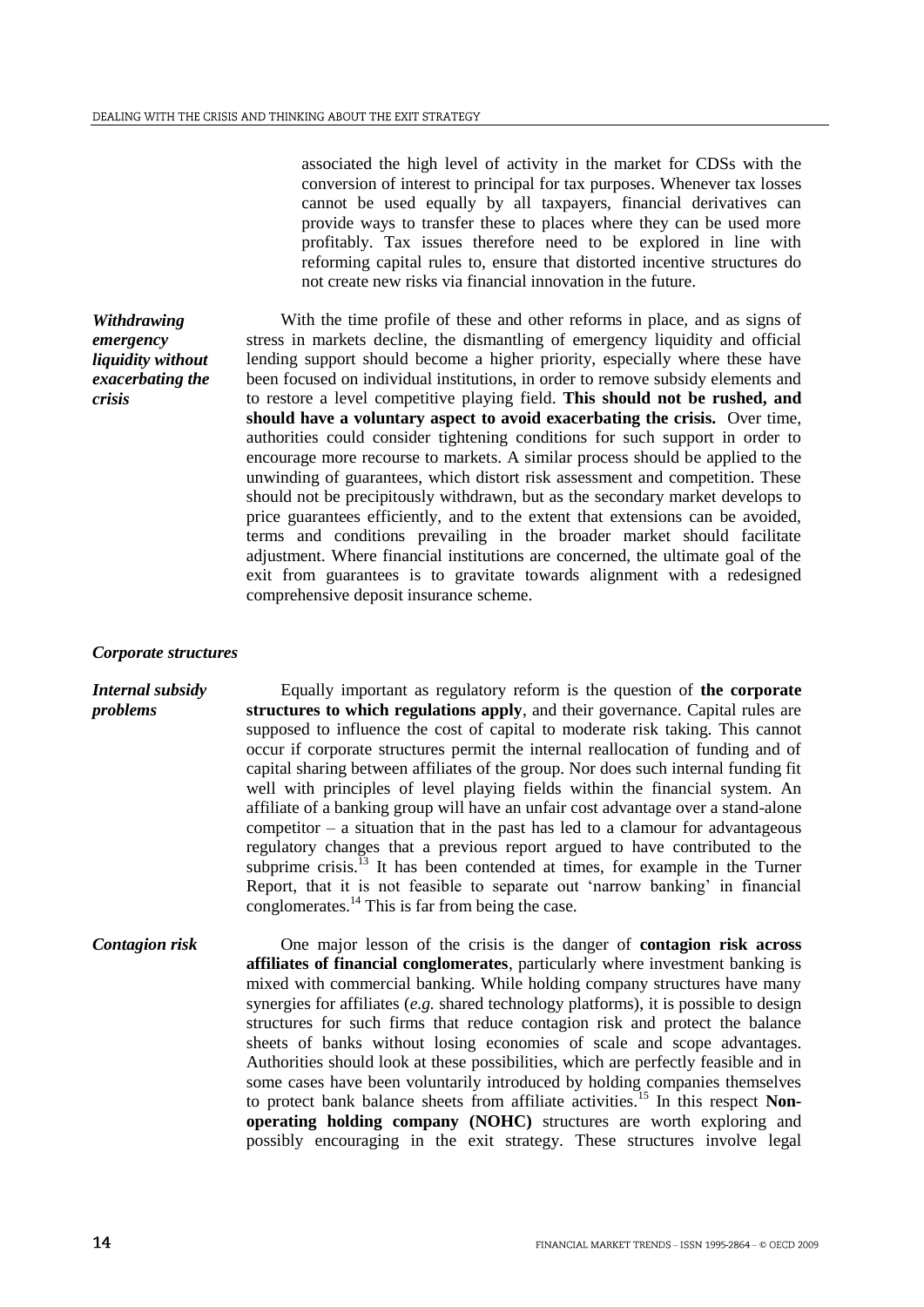separation of the parent from its affiliates. They facilitate: transparency of the conglomerate (*e.g.* financial reporting, including how much capital the nonoperating parent has invested in each of the affiliates); better governance; internal terms and conditions for affiliates more akin to those that would apply to dealing with outside entities (levelling the playing field between affiliates linked to a bank with firms that are not); balance sheet protection of the banking group; and easier regulatory intervention (including use of firewall rules and resolving a failed affiliate). This is illustrated diagrammatically in Figure 2.



# **Figure 2: Non-operating Holding Company Structure**

*Mergers* In emergency situations authorities have sometimes been obliged to foster **mergers** of financial institutions as well as to increase public ownership. In principle, if reduced prudential risk and a sound competitive environment are ultimate goals, then it is desirable to minimise the creation of additional systemically important institutions through mergers, especially when these do not add new net capital. **Where mergers are necessary**, competitive considerations favour finding a foreign partner rather than a large domestic firm, or selling businesses in parts.

*Positive adjustment mergers?* **On the side of positive adjustment**, mergers between smaller strong regional banks, well placed to lend now and to compete later with large previously underperforming banks, could help to promote both current lending and long-run goals. Other positive competition policies (*e.g.* reducing regulatory barriers to entry in banking and credit rating agencies; encouraging the widespread availability of more fine-grained credit rating information on SMEs and consumers; and reducing the cost of switching between financial institutions) may also help to meet the current needs of business while promoting long-run competition goals.

# *Corporate governance reform*

*Governments as owners* Failures in corporate governance played a clear role in some of the larger financial firms at the centre of the crisis. A number of issues arise at different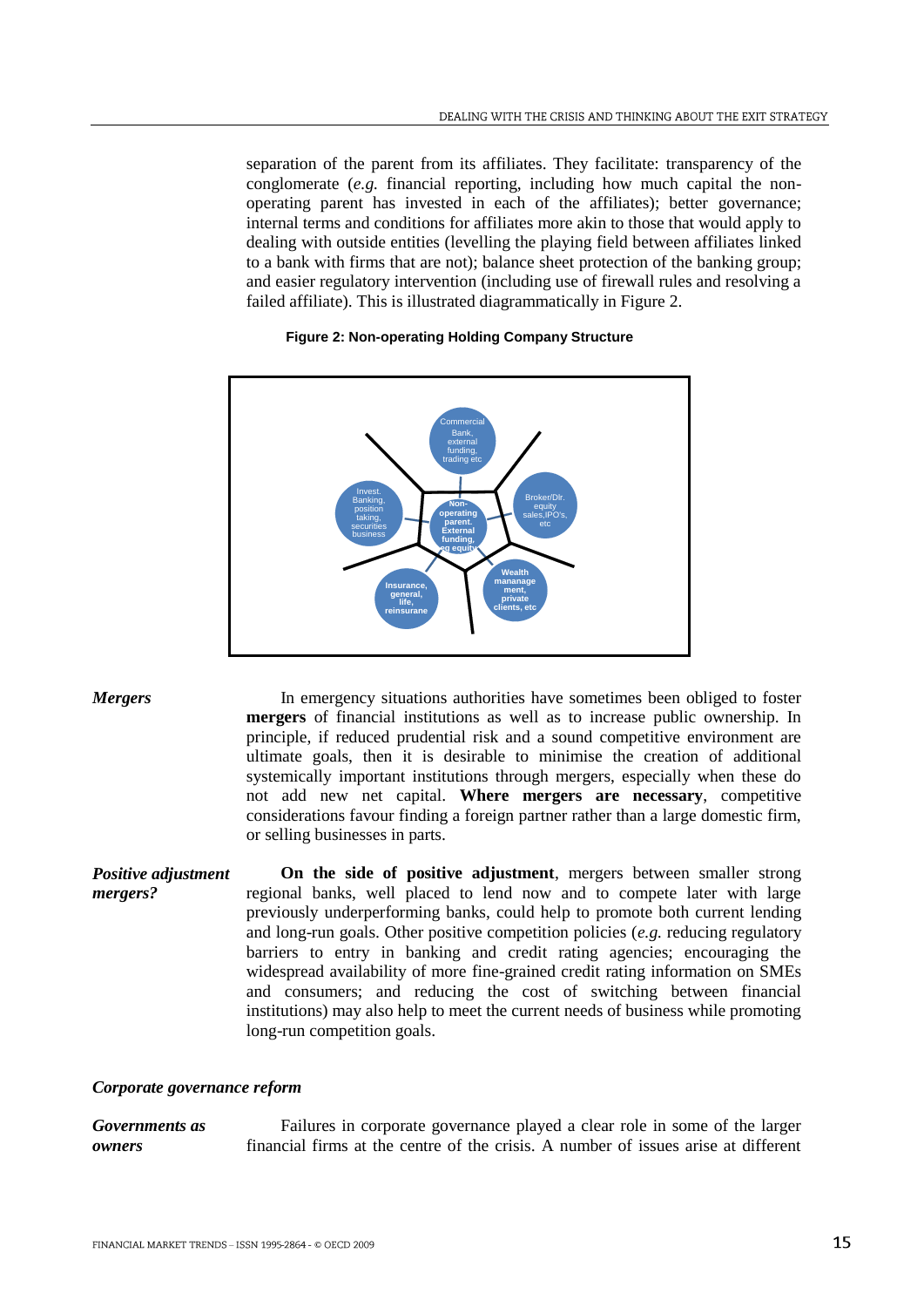points as governments exit from emergency measures. In the near term, governments have become major shareholders, and major conflicts of interest may arise. During their period as owners, governments should try to exercise governance in line with the *OECD Guidelines on Corporate Governance of State Owned Enterprises*. Prior to exiting their role as owners, it would be desirable to strengthen the implementation by financial institutions of the *OECD Principle of Corporate Governance*. For example, ensuring the independence and competence of directors may call for strengthening the *fit and proper person test* and extending its coverage. Likewise, the risk officer role could benefit from built-in protections to balance the need for independence from management, reporting to the board and access to information.<sup>16</sup>

### *Pensions*

*reform*

*Pension funds have been devastated by the crisis*

*Private governance* 

Many pension funds have been devastated by the crisis, greatly complicating funding arithmetic for public and private schemes, and for individual retirement plans. Plans now risk locking in losses by switching to low-risk assets at the wrong time. This exacerbates selling pressure in the financial crisis (sometimes reinforced by fund rules). As large owners of equities, pension funds and their agents failed to play an active role in promoting better risk control and governance in their own affairs, as well as in the companies in which they invested. With respect to the exit strategy, pension fund investment, in theory, should take up a considerable part of the shares that governments will divest. Governments should move quickly to reinforce nearterm confidence in pension schemes, reduce their role in aggravating selling pressure during the crisis and prepare the ground for the exit strategy by:

- Avoiding dipping into funds earmarked for pensions to pay for the financial bail outs.
- Withdrawing as quickly as possible any forbearance permitted on company funding commitments.
- Emphasising the safety net aspects of mixed public/private schemes and the need for focus on longer-run returns, in order to resist pressure to move back from asset-backed schemes.
- Reforming any rules that increase timing risk when moving between accumulation and retirement stages.
- Strengthening the governance of funds, including better oversight of investment risks and monitoring.
- Reviewing statutory performance targets that may force near-term imprudent behaviour, and any regulations that reinforce selling in periods of increased risk.

#### *Privatising recapitalised banks*

*Speed is less important than getting it right* As progress is made with some of the above issues, governments will wish to exit from their holdings of bank shares. Banks may also put pressure on governments to exit quickly. But speed is less important than getting it right. If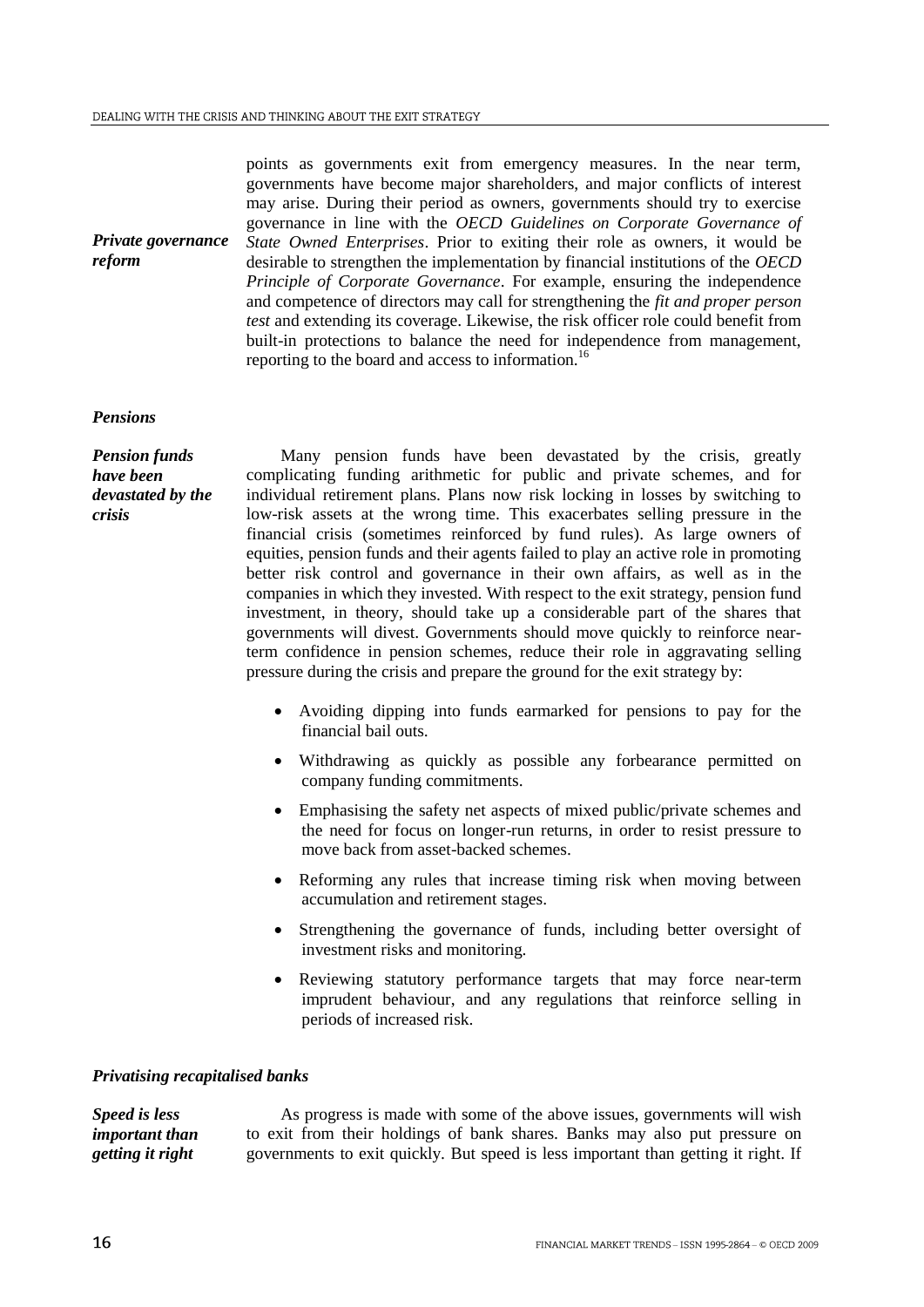some banks attain a sound capital position before others, competitive distortions could arise if firms are privatised at different times before reforms are in place.

Another consideration is the need for much higher capital levels for banks, and particularly in Europe. Experience suggests that large privatisation programs can put strains on available sources of equity capital. One aim of the privatisation process is to encourage sources of funds that raise equity net of any leverage (since leverage is at the very centre of the subprime crisis). Pension funds and Sovereign Wealth Funds (SWFs), for example, would be less levered investors than other banks, hedge funds and the like.

# **NOTES**

- <sup>1</sup> Some key considerations, for financial markets, competition, corporate governance, pensions, and investment issues are set out in the paper that the OECD recently submitted to the G20. See *Finance, Competition and Governance Strategies to Phase out Emergency Measures*, OECD 2009, at [http://www.oecd.org/dataoecd/52/23/42538385.pdf.](http://www.oecd.org/dataoecd/52/23/42538385.pdf)
- $2$  Where the interest and principal payments are passed through to bond holders by the bank's servicing arm, taking advantage of REMIC structures allowed after the 1986 tax reform in the USA.
- <sup>3</sup> Company assets are classified according to the degree of certainty about their value. Level 1 assets are traded on open liquid exchanges. Level 2 assets are based on quoted prices in inactive markets, and/or on models with observable inputs over the full term of the asset. Level 3 assets are difficult to value and are based on management judgement.
- <sup>4</sup> If a loss rate of 49% is allowed for of the consolidated VIEs of USD 110bn, in line with the loss exposures estimated by banks for the unconsolidated VIEs shown in the table, is used the securities losses would be about USD 53bn of this.
- $5$  QSPEs are conduits set up and the risks are transferred away from the bank see Table 1 footnote. There may of course be economic links (goodwill–reputation, and the like) that cause banks to absorb some of the losses.
- <sup>6</sup> While the principles that underpin "fair value" or "mark-to-market" accounting are clearly sound, its applicability where no liquid markets exist has now been reviewed in the US by the FASB and by IASB. Mark-tomarket fair value accounting in the face of illiquid markets forces unfair write-downs of assets, exposing companies to overstated financial risks as a result of too low valuations. FSP FAS 157-e will apply prospectively from June 2009 allowing banks more judgment in determining whether a market is not active and a transaction is not distressed when discounting future cash flows of assets held to maturity (as opposed to the fair market price at the time).
- <sup>7</sup> Hypo had Tier 1 capital of EUR 5.51bn, and unweighted assets of EUR 400.2bn at the end of 2007, after the DEPFA deal – a leverage ratio of 72.6! Risk-weighted assets were a mere EUR 101bn bringing the leverage ratio down to 18.3, in part due to the financial engineering with derivatives at DEPFA. Hypo reports EUR 52bn loans to other banks (a 20% weight); EUR 213.2bn loans and advances to customers